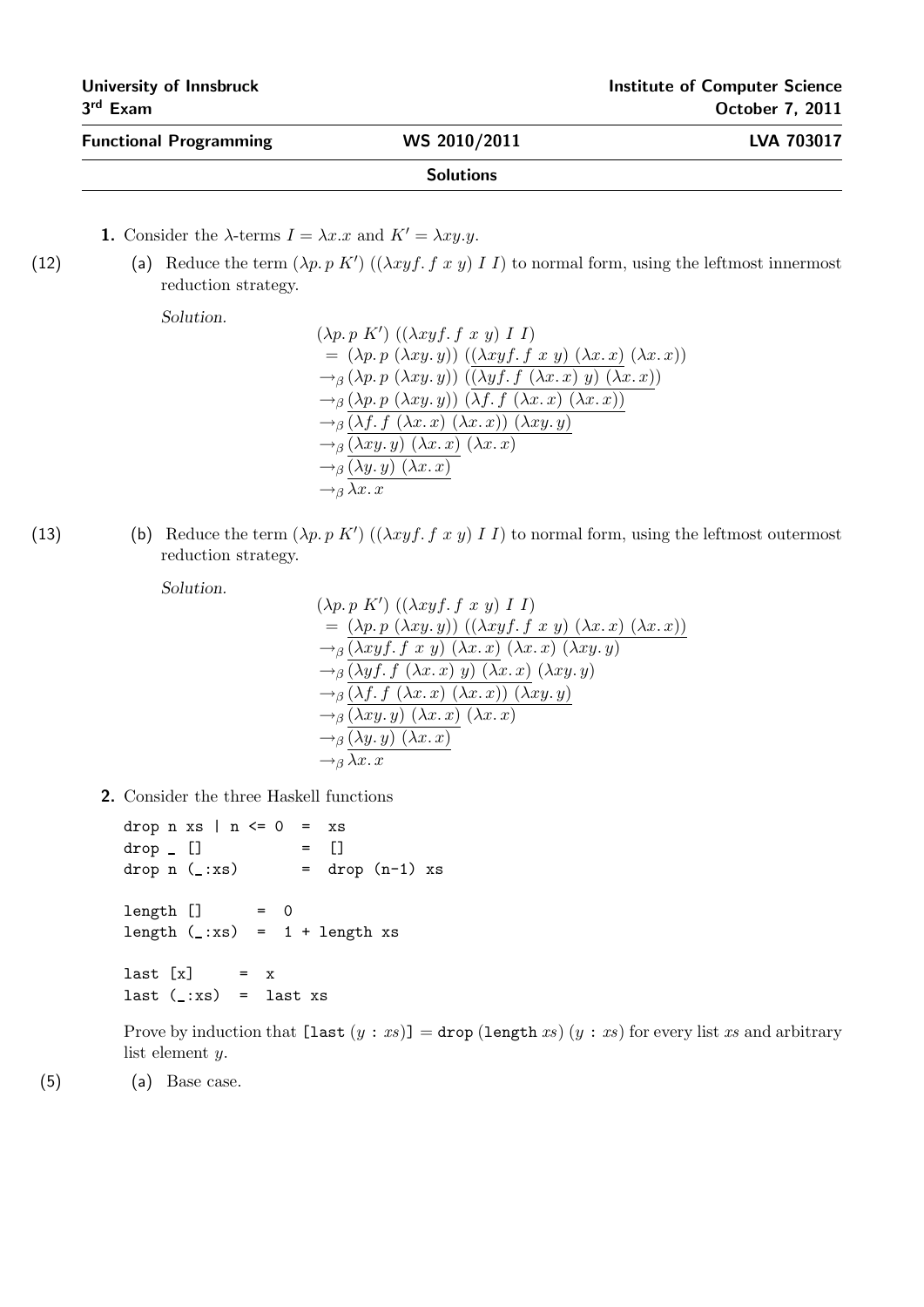| <b>Functional Programming</b> | WS 2010/2011     | <b>LVA 703017</b> |
|-------------------------------|------------------|-------------------|
|                               | <b>Solutions</b> |                   |

Solution.

**Base Case**  $(xs = [])$ . By applying the definitions of the three functions, we prove the base case as follows: drop (length [])  $(y : []$  = drop  $0 (y : []$  = [y] = [last  $(y : []$ ].

(20) (b) Step case.

Solution.

**Step Case**  $(xs = z : zs)$ . The IH is that  $[\text{last } (u : zs)] = \text{drop } (\text{length } zs) (u : zs)$  for arbitrary u.

> [last  $(y : z : zs)$ ] = [last  $(z : zs)$ ]  $\stackrel{\text{IH}}{=}$  drop (length *zs*) (*z* : *zs*)  $=$  drop (length  $(z : zs)$ )  $(y : z : zs)$

3. Consider the Haskell function:

 $sum [$  = 0  $sum (x:xs) = x + sum xs$ 

(12) (a) Implement a tail-recursive variant of sum.

Solution.

```
sum xs = sum xs 0where
sum' [] acc = acc
sum' (x:xs) acc = sum' xs \frac{1}{2}! (x + acc)
```
Note: the use of \$! above forces strict evaluation of  $x + acc$ , thereby avoiding a memory leak.

(13) (b) Use tupling to implement a function average, producing the same results as if defined via average  $xs = sum xs / length xs for all non-empty lists xs.$ 

```
Solution.
```

```
average xs = if 1 == 0 then 0 else s / 1where
(s, 1) = average' xs 0 0
average' \begin{bmatrix} 1 & s & 1 \end{bmatrix} = (s, 1)average' (x:xs) s 1 = (average' xs $! (s + x)) $! (1 + 1)
```
4. Consider the typing environment  $E = \{True::Bool\}.$ 

(12) (a) Use type checking to decide whether the expression let  $x =$  True in x x is of type Bool with respect to the environment E. Justify your answer.